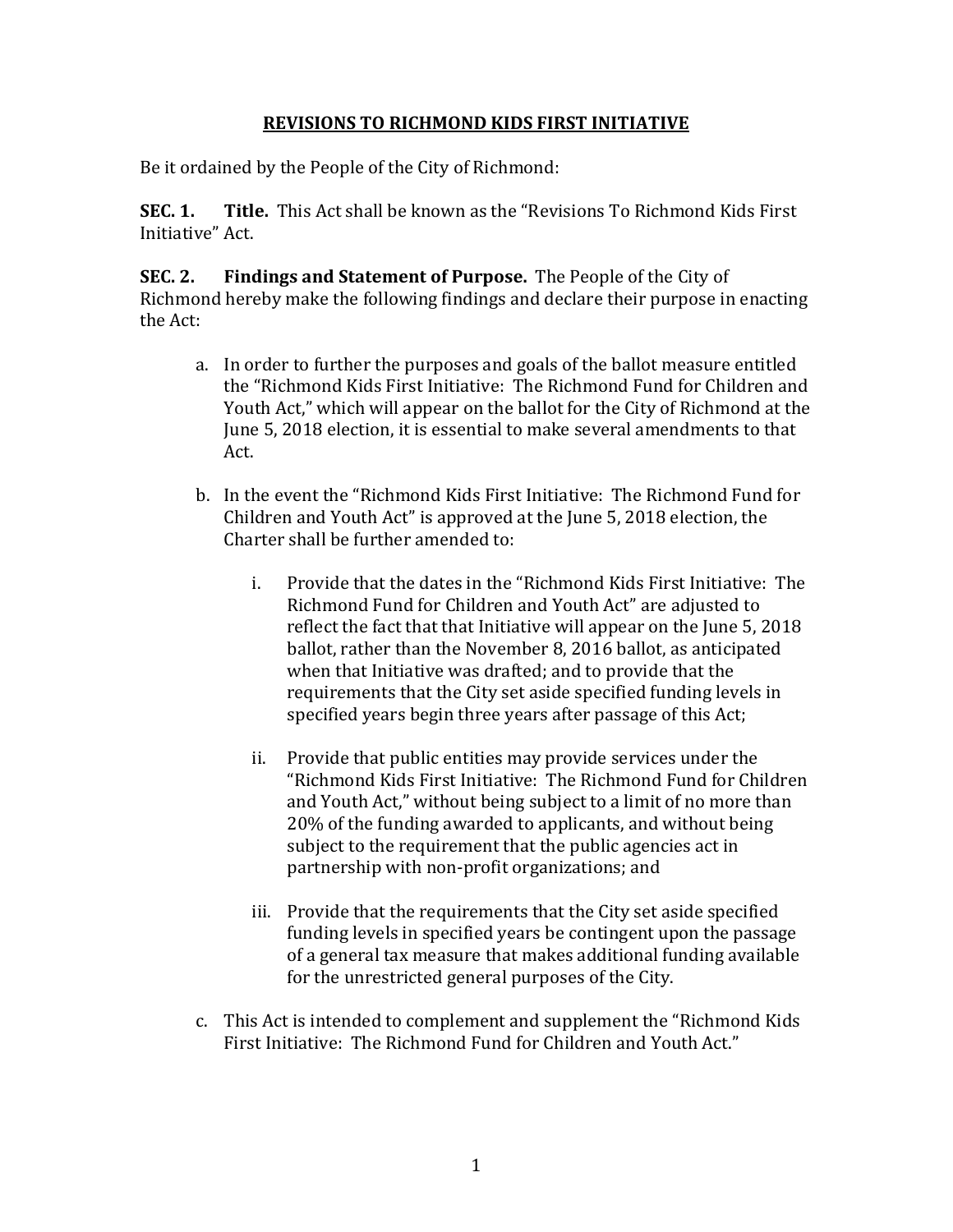d. This Act will be given effect only if both this Act and the "Richmond Kids First Initiative: The Richmond Fund for Children and Youth Act" are approved by the voters at the June 5, 2018 election.

**SEC. 3.** Section 1 of Article XV of the Charter of the City of Richmond, as proposed to be added to the Charter by the "Richmond Kids First Initiative: The Richmond Fund for Children and Youth Act" at the June 5, 2018 election, is hereby amended and restated to read as follows:

Section 1. Fund: Beginning January 1, 2017 July 1, 2018, there is hereby established in the treasury of the City of Richmond (the "City") a special fund to expand children's services in the City, which shall be called the Richmond Fund for Children and Youth (the "Fund").

**SEC. 4.** Section 2 of Article XV of the Charter of the City of Richmond, as proposed to be added to the Charter by the "Richmond Kids First Initiative: The Richmond Fund for Children and Youth Act" at the June 5, 2018 election, is hereby amended and restated to read as follows:

Section 2. Amount and Source of Funding. The City shall set aside a portion of the annual actual unrestricted general purpose revenues of the City to be transferred to the Fund in the amounts specified below, subject to the conditions set forth in subdivision (i).

- a. For the last six months of fiscal year 2016-2017 (January 1, 2017 through June 30, 2017), During fiscal year 2018-2019 (July 1, 2018 through June 30, 2019), there is hereby set aside for the Fund, the amount of \$250,000 from the City's annual actual unrestricted general purpose revenues for the express purpose of establishing and supporting the infrastructure of the Fund and the newly created Department of Children and Youth, as described in Section 7, including the development of the Strategic Investment Plan, as described in Section 8.
- b. For fiscal year 2017-18 2019-2020, there is hereby set aside for the Fund, the amount of \$700,000 from the City's annual actual unrestricted general purpose revenues for the express purpose of establishing and supporting the infrastructure of the Fund and the newly created Department of Children and Youth, including the development of the Strategic Investment Plan.
- c. For fiscal year 2018-2019 2021-2022, there is hereby set aside for the Fund, an amount equal to one percent (1%) of the City's annual actual unrestricted general purpose revenues, together with any interest earned on the Fund and any amounts unspent or uncommitted by the Fund at the end of any fiscal year.
- d. For fiscal year  $2019-2020-2022-2023$ , there is hereby set aside for the Fund, an amount equal to two percent (2%) of the City's annual actual unrestricted general purpose revenues, together with any interest earned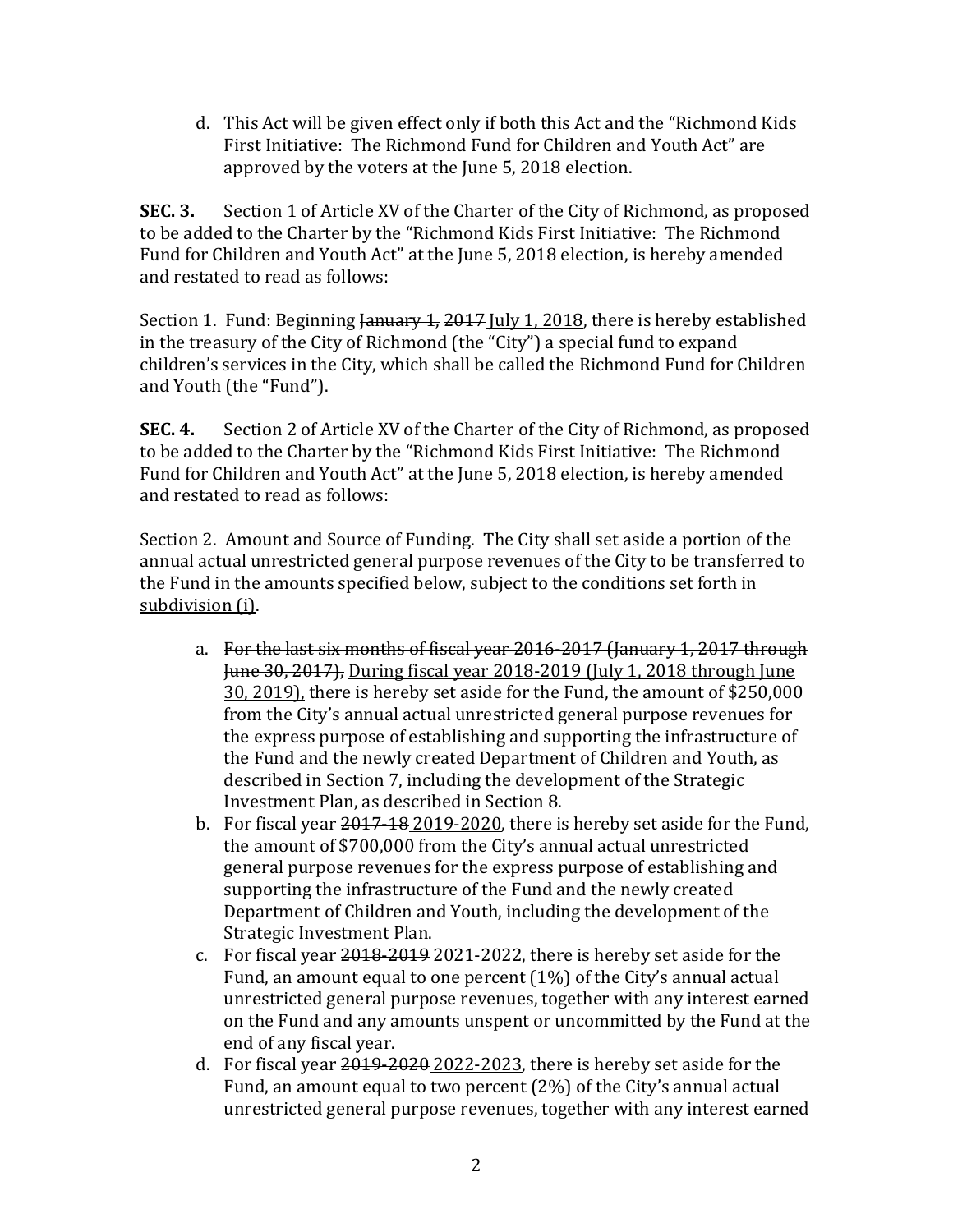on the Fund and any amounts unspent or uncommitted by the Fund at the end of any fiscal year.

- e. For fiscal year 2020-2021 2023-2024 and each fiscal year thereafter through fiscal year 2026-2027 2027-2028, there is hereby set aside for the Fund, an amount equal to three percent (3%) of the City's annual actual unrestricted general purpose revenues, together with any interest earned on the Fund and any amounts unspent or uncommitted by the Fund at the end of any fiscal year.
- f. The Fund shall be maintained separate and apart from all other City funds and shall be appropriated annually at the time of the City's budget adoption, and by supplemental appropriation, when necessary as determined by the City Council.
- g. The annual amount of actual unrestricted general purpose revenues shall be calculated by the City Manager and shall fully include all of the following sources of revenue received by the City: (1) Property Taxes, (2) General Sales and Use Taxes **(**including locally approved general sales taxes and the City's portion of the Bradley-Burns Sales and Use Tax), (3) Utility Users Tax, (4) Property Transfer Tax, (5) Transient Occupancy Tax, (6) Fines, forfeitures and penalties, (7) Interest from general fund reserves, and (8) other revenues that the City can use for any lawful, municipal purpose. The City shall not define which revenues are to be considered unrestricted general purpose revenues in a manner inconsistent with the provisions of this section. Errors in calculation for a fiscal year shall be corrected by an adjustment in the set aside for the next fiscal year.
- h. Before the end of the initial ten-year period, the Fund's effectiveness shall be evaluated and the funding and terms of the Fund shall be presented to the voters for renewal or revision, unless renewed by the City Council.
- i. The requirements to set aside funds pursuant to subdivisions (c), (d) and (e) shall not become effective unless and until a general tax measure is approved after the effective date of this Act which levies a new tax or increases an existing tax to make additional funding available for the unrestricted general purposes of the City of Richmond. Nothing in this subdivision shall be construed to require the revenues from such a general tax measure to be dedicated to the purposes of this Act or the "Richmond Kids' First Initiative: The Richmond Fund for Children and Youth Act." In the event that a general tax measure meeting the requirements of this subdivision is not passed by December 31, 2020, the City Council shall pass enabling legislation to delay the effective dates in subdivisions (c), (d) and (e) until the fiscal year following the passage of a general tax measure, and making any other necessary adjustments to the times set forth in this Act.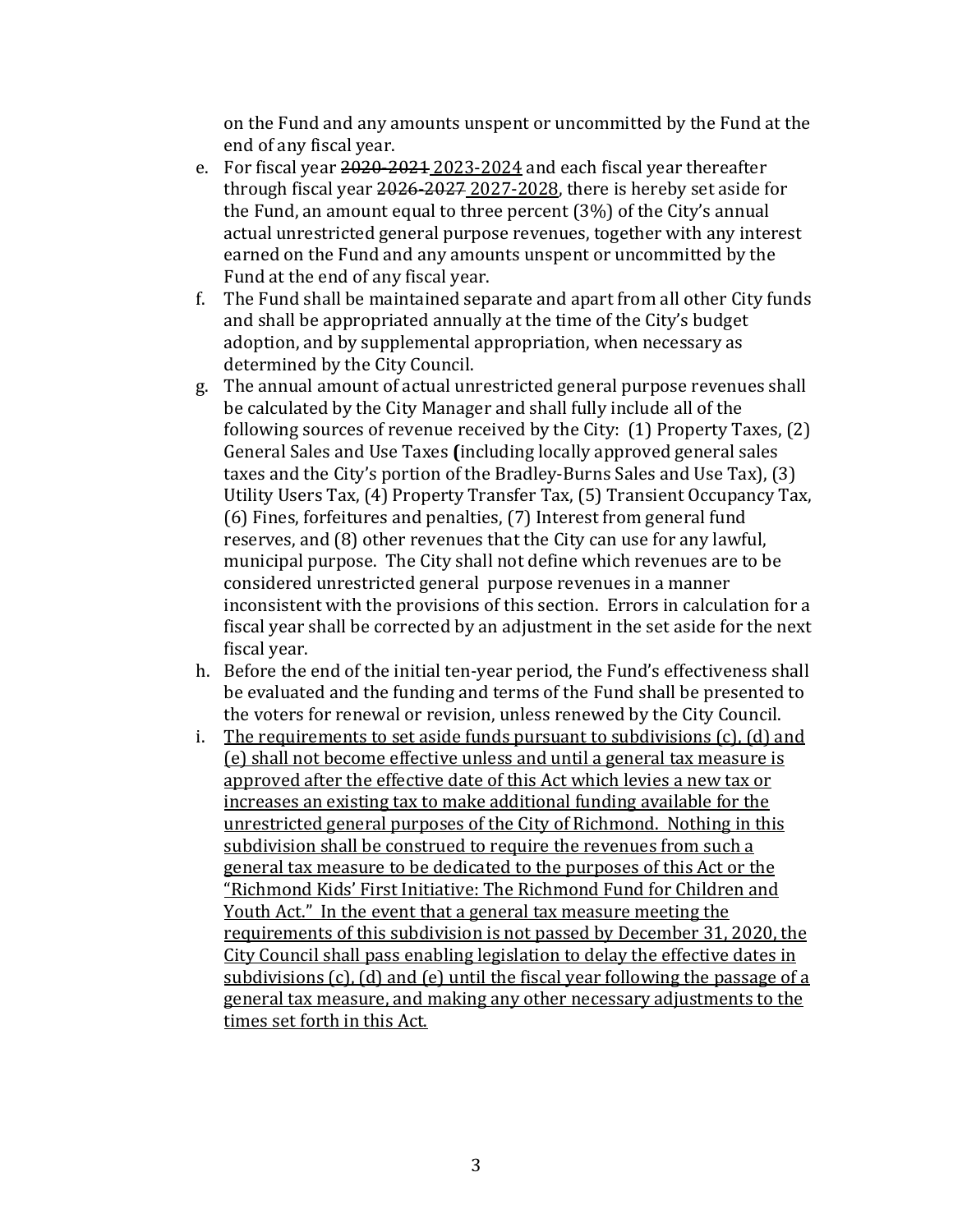**SEC. 5.** Section 4 of Article XV of the Charter of the City of Richmond, as proposed to be added to the Charter by the "Richmond Kids First Initiative: The Richmond Fund for Children and Youth Act" at the June 5, 2018 election, is hereby amended and restated to read as follows:

Section 4. Eligible Uses.

- a. The City shall only use monies from the Fund for services provided to children and youth from birth to 18 years old and their caregivers, and, as defined in Section 4.b., disconnected transitional-aged young adults from ages 18 to 24 years and, when relevant, their caregivers, or as part of programs that predominantly serve children, youth and disconnected transitional-aged young adults within those ages and their caregivers, including:<br>i. Vi
	- i. **Violence Prevention and Response:** including restorative and transformative justice; programs that support positive communication and relationships between young people and within families; programs that train young people, adult allies and parents/guardians in de-escalation; programs that address domestic and sexual violence, including child abuse prevention; emergency relocation; programs that address homophobia and bullying; and alternatives to incarceration including diversion and re-entry programs. and preventing and responding to police violence against children, youth, young adults and their caregivers .
	- ii. **Education and Job Training:** including programs that help youth stay in school; promote academic success and college and career readiness; language services; support parents/guardians in advocating for their young people's education; assist in developing life skills and gaining work experience; and provide job training and placement.
	- iii. **Parent/Guardian Support:** including fostering positive childadult and youth-adult relationships that support young people's safety, self-esteem, well-being and positive futures.
	- iv. **Media, Arts, Culture and Technology:** including artistic and cultural expression and education, and job and life skills development.
	- v. **Youth and Family Leadership, Organizing and Civic Engagement:** including community organizing and support that amplify the voices and engagement of children, youth and family in how Richmond prioritizes its resources; and builds youth civic engagement and leadership.
	- vi. **Health and Well-Being:** including physical, mental, emotional, behavioral and social health services that support health and well-being and reduce drug-related harm, violence and self-harm, and harmful and disrespectful sexual behavior.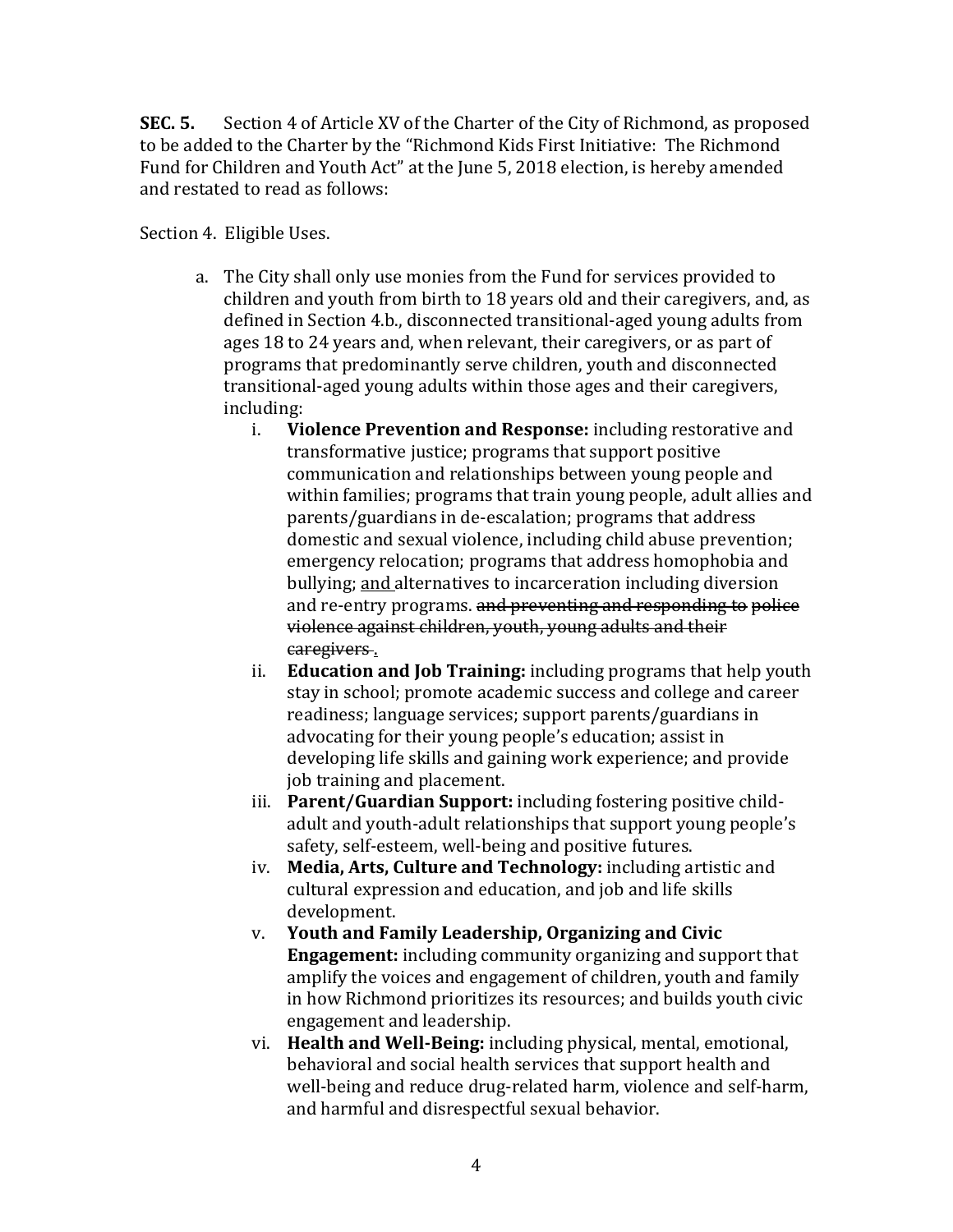- vii. **Environmental Health and Justice:** including programs that improve the environmental health of children and youth and their right to live free of pollution, toxins and lead, and increase access to healthy food, safe and accessible outdoor and recreational spaces and other places to be physically active.
- viii. **Outdoor Education and Recreation:** including sports, recreation centers, play, camps, gardening and urban agriculture.
- ix. **Deportation Support:** support for young people and families experiencing or being threatened with deportation.
- b. The Fund will prioritize three groups of young people living in Richmond and adjacent unincorporated North Richmond: children ages 0 to 12; youth ages 13 to 17; and disconnected young adults ages 18 to 24, who are most impacted by harm, inequity and lack of access to support and services. The priority populations include but are not limited to: systeminvolved young people; young people who have been pushed out of school; young people who themselves or whose families are homeless or threatened by homelessness; young people living in poverty; immigrant and undocumented children, youth and families; Lesbian, Gay, Bisexual, Transgender and Queer (LGBTQ) children, youth and families; teen parents and families, including single mothers; young people with poor physical, mental, emotional and behavioral health outcomes and disabilities; and families with children and youth who are impacted by the criminal justice system and/or who have family members who are incarcerated; and/or are involved in or transitioning from the foster care, juvenile justice, criminal justice or special education systems.
- c. Entities eligible to receive funding shall be public agencies and non-profit community-based organizations, including organizations with a nonprofit fiscal agent<sub>i</sub>; and public agencies, in partnership with non-profit organizations, that serve children, youth and disconnected transitionalaged young adults. In any fiscal year, public agencies shall not receive, in total, more than 20% of the funding awarded to applicants.
- d. Commencing in fiscal year 2018-2019 2021-2022 and each fiscal year thereafter through fiscal year 2026-2027 2027-2028, (1) a maximum of ten percent (10%) of the Fund can be used for costs related to administering the Fund, including staff support, basic infrastructure, support for the agencies administering the contracts, and overhead costs; and (2) an additional maximum of five percent (5%) of the Fund may be used to evaluate the results of this Article.
- e. A maximum of ten percent (10%) of the amount used to administer the Fund (as described in Section 4.d.) can be used for City overhead.
- f. Entities eligible to receive funding include those (1) located outside but in close proximity to Richmond to the extent that those entities serve children, youth and disconnected transitional-aged young adults who reside in Richmond or unincorporated North Richmond, and (2) located in Richmond or unincorporated North Richmond that serve children,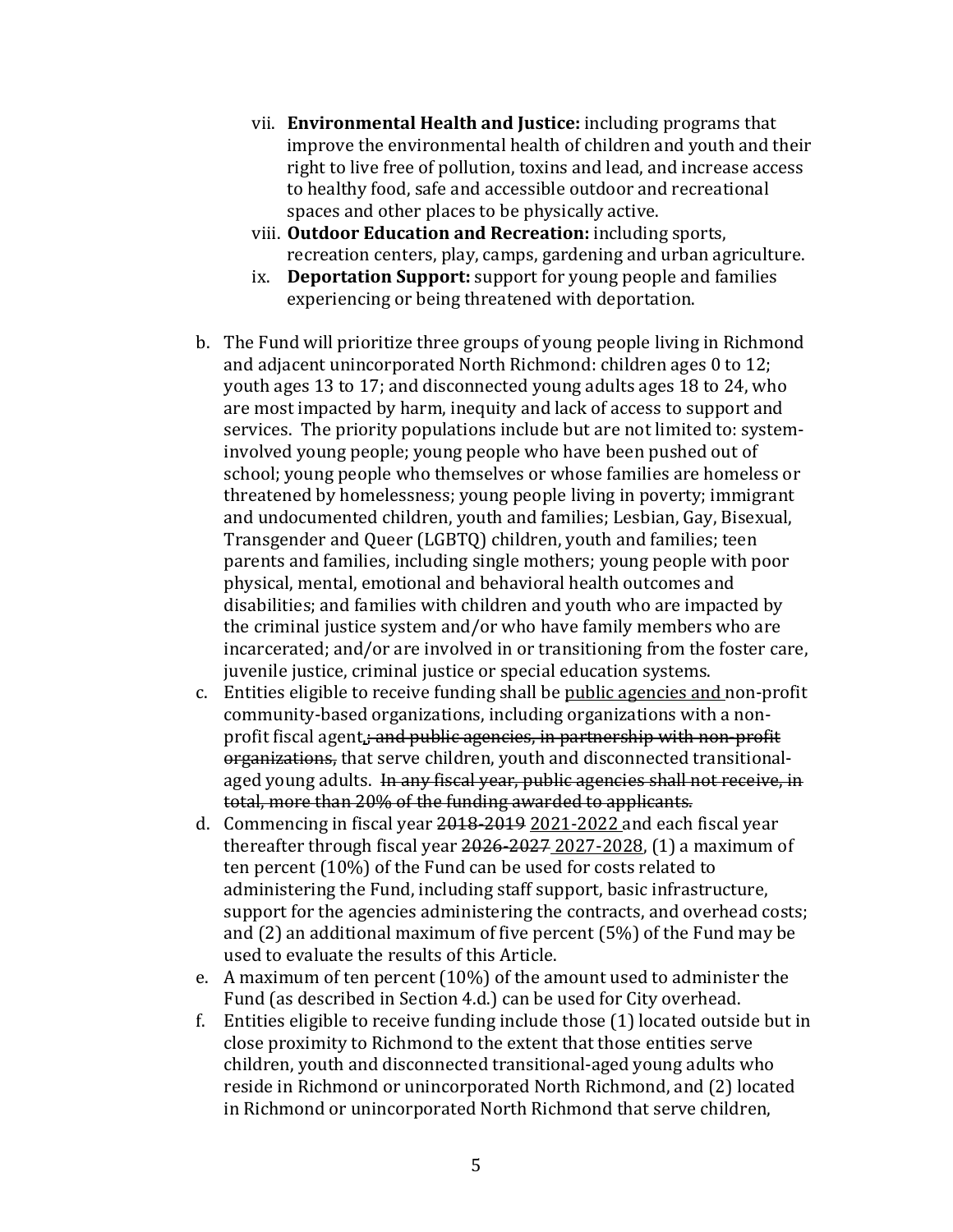youth and disconnected transitional-aged young adults in Richmond or unincorporated North Richmond, regardless of the residence of the children or youth.

**SEC. 6.** Section 6 of Article XV of the Charter of the City of Richmond, as proposed to be added to the Charter by the "Richmond Kids First Initiative: The Richmond Fund for Children and Youth Act" at the June 5, 2018 election, is hereby amended and restated to read as follows:

Section 6. Children and Youth Baseline Budget. The City shall ensure that the Fund is used exclusively to increase overall City expenditures for eligible services for children, youth and disconnected transitional-aged young adults.

- a. The City Manager shall calculate the City's total actual unrestricted general purpose revenues in fiscal year 2015-2016 2017-2018, and shall calculate the percentage of those revenues that were allocated in fiscal year 2015-2016 2017-2018 to services that would be eligible uses for monies from the Fund, excluding allocations for services mandated by state or federal law (the "Base Percentage").
- b. Commencing in fiscal year 2017-2018 2019-2020 and each fiscal year thereafter through fiscal year 2026-2027 2027-2028, the City shall allocate at least the Base Percentage of total actual unrestricted general purpose revenues to services that would be eligible uses of the Fund, excluding allocations for services mandated by state or federal law, and excluding any allocation of revenue required by this Article.

**SEC. 7.** Section 8 of Article XV of the Charter of the City of Richmond, as proposed to be added to the Charter by the "Richmond Kids First Initiative: The Richmond Fund for Children and Youth Act" at the June 5, 2018 election, is hereby amended and restated to read as follows:

Section 8. Strategic Investment Plan. Each Strategic Investment Plan shall set forth funding priorities for a three-year period, and shall set forth a plan for overseeing and evaluating the Fund and the programs supported by the Fund. The Department of Children and Youth shall work with the Oversight Board to complete the Strategic Investment Plan and conduct a needs assessment.

- a. The needs assessment shall involve community meetings throughout the City, gathering input on the service needs of various populations.
- b. The funding priorities in the Strategic Investment Plan shall be based on the community needs assessment and input from the community.
- c. The initial Strategic Investment Plan shall be approved by a majority of the Oversight Board and presented to the City Council for its review and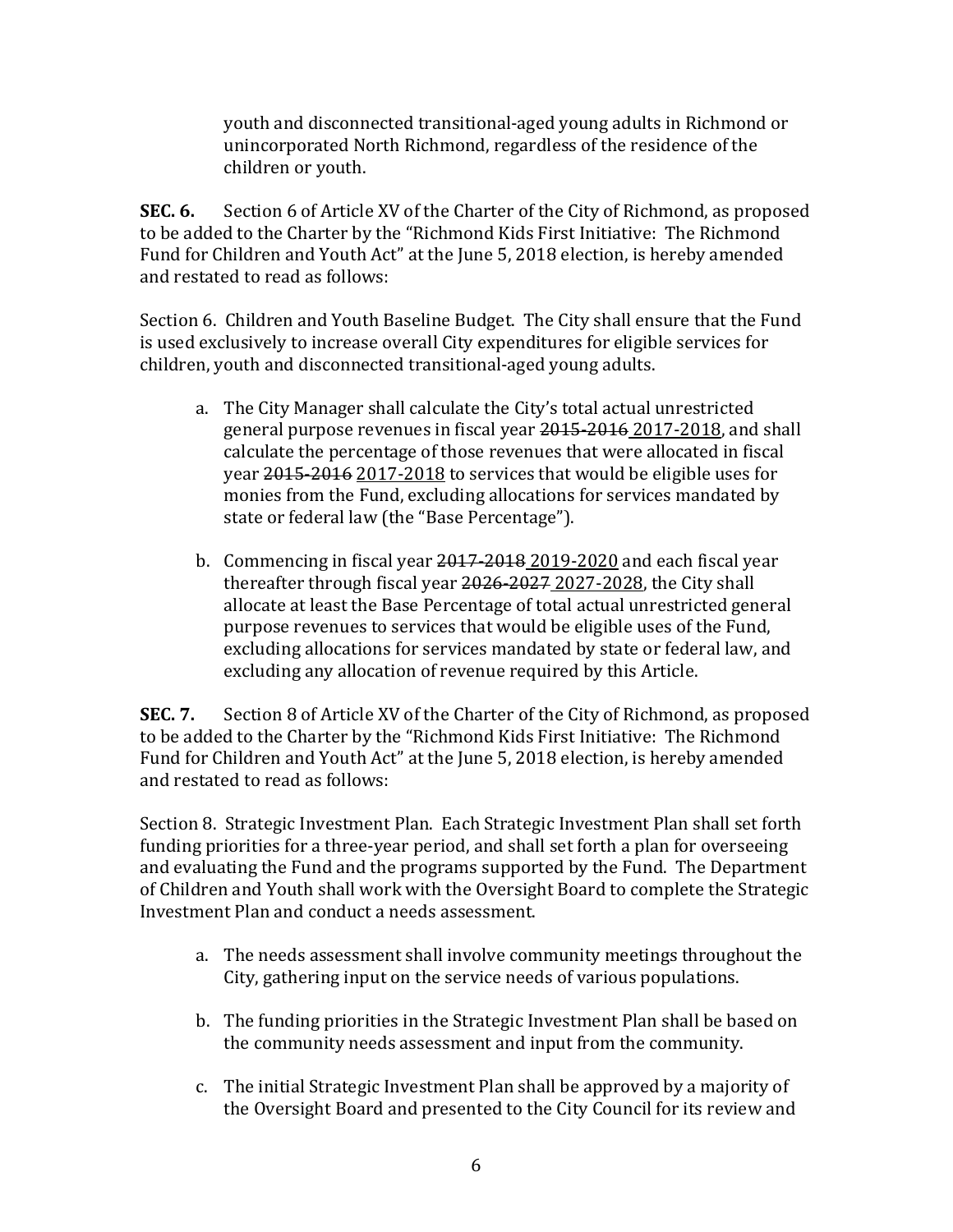approval by September 30, 2017 December 30, 2020. The Strategic Investment Plan shall take effect no later than Hune 1, 2018 June 1, 2021.

d. Any change in an approved Strategic Investment Plan shall be based on the community needs assessment and input from the community.

**SEC. 8.** Section 9 of Article XV of the Charter of the City of Richmond, as proposed to be added to the Charter by the "Richmond Kids First Initiative: The Richmond Fund for Children and Youth Act" at the June 5, 2018 election, is hereby amended and restated to read as follows:

Section 9. Application Process. In order to ensure a stable, fair and effective service delivery system, the Fund shall be implemented as follows:

- a. There shall be three-year planning and funding cycles, with funding beginning in the 2018-19 2021-2022 fiscal year.
- b. Funds shall be allocated through an open and fair application process administered by the Department of Children and Youth in the City Manager's office in compliance with the policies adopted by the Oversight Board. Unless the conditions set forth in subdivision (i) of section 2 have not been met, Tthe first application process shall begin no later than February 1, 2018 January 1, 2021 with funding available for encumbrance no later than July 1, 2018 2021.
- c. Recommendations for a list of grants to be awarded shall be made by the Oversight Board to the City Council. The City Council shall review and consider the recommendations of the Oversight Board. The City Council may reject the recommendations only if it determines that one or more recommendation is inconsistent with this Article or the priorities identified in the Strategic Investment Plan. The City Council shall accept or reject the Oversight Board's recommendations in their entirety and may not partially accept or partially reject the recommendations.
- d. In the event the City Council rejects the list of grants proposed by the Oversight Board, it shall set forth its rationale for such rejection and recommend revisions to the Oversight Board for its consideration and action.
- e. The City Council shall review and consider the amended recommendations of the Oversight Board, provide final approval of the list of grants to be awarded, and appropriate all necessary monies from the Fund. All grants and appropriations shall be consistent the provisions of this Article and the Strategic Investment Plan.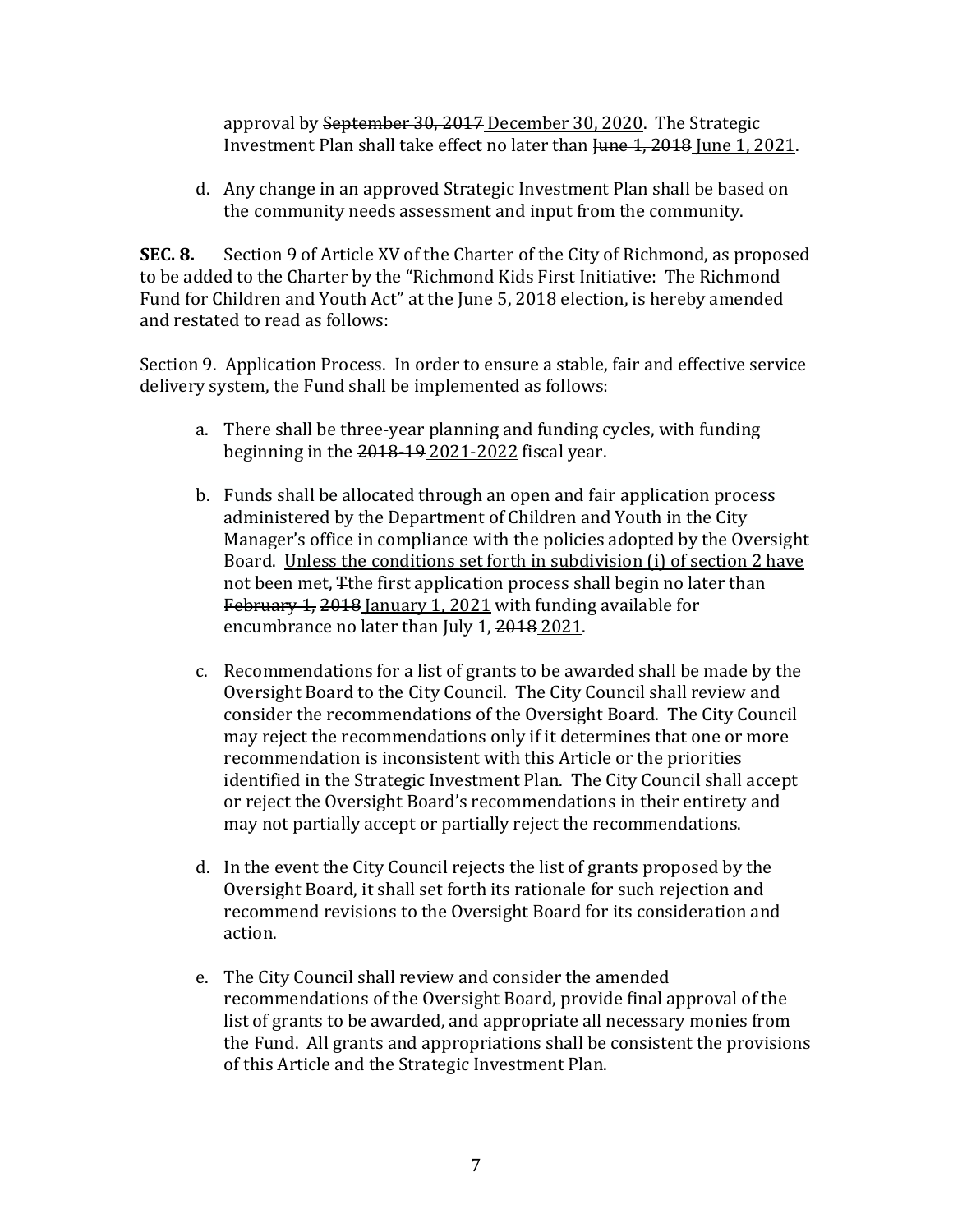**SEC. 9.** Section 10 of Article XV of the Charter of the City of Richmond, as proposed to be added to the Charter by the "Richmond Kids First Initiative: The Richmond Fund for Children and Youth Act" at the June 5, 2018 election, is hereby amended and restated to read as follows:

Section 10. Fiscal Emergencies.Commencing with fiscal year 2019-20 2022-2023, if a moderate fiscal emergency, as defined in this section, or a severe fiscal emergency, as defined in this section, is deemed to exist by the City Council, the portion of the City's annual actual unrestricted general purpose revenues to be allocated to the Fund shall be reduced as provided in this section. The City Council may deem a moderate fiscal emergency to exist in the event that the City's annual actual unrestricted general purpose revenues for a given fiscal year decrease by greater than ten percent (10%) but less than twenty percent (20%) from the level of such revenues during the previous fiscal year (defined as the "Benchmark Year"), and it may deem the moderate fiscal emergency to continue until the City's annual actual unrestricted general purpose revenues are no longer ten percent (10%) less than the level of such revenues during the Benchmark Year. If the City Council deems a moderate fiscal emergency to exist for a fiscal year, the amount required to be allocated to the Fund shall be reduced to two percent (2%) of the City's total annual actual unrestricted general purpose revenues for that particular fiscal year. The City Council may deem a severe fiscal emergency to exist in the event that the City's annual actual unrestricted general purpose revenues for a given fiscal year decrease by twenty percent (20%) or more from the level of such revenues during the Benchmark Year, and it may deem the severe fiscal emergency to continue until the City's annual actual unrestricted general purpose revenues are no longer twenty percent (20%) less than the level of such revenues during the Benchmark Year. If the City Council deems a severe fiscal emergency to exist for a fiscal year, the amount required to be allocated to the Fund shall be reduced to one percent (1%) of the City's total annual actual unrestricted general purpose revenues for that particular fiscal year. Allocations to the Fund shall return to the level required in Section 2 for the first fiscal year in which a fiscal emergency no longer exists. There shall be no reductions in the allocation to the Fund pursuant to this Section 10 prior to fiscal year 2019-20 2022-2023.

**SEC. 10.** Section 11 of Article XV of the Charter of the City of Richmond, as proposed to be added to the Charter by the "Richmond Kids First Initiative: The Richmond Fund for Children and Youth Act" at the June 5, 2018 election, is hereby amended and restated to read as follows:

Section 11. Reauthorization. The provisions of this Article may be extended without amendments for additional ten-year terms by a simple majority vote of the City Council. If the City Council does not act to extend the provisions of this Article before Hune 30, 2026 December 31, 2027, the City Council shall be obligated to place a measure on the November 2026 a 2028 election ballot seeking voter approval of whether to extend the term for an additional ten years. This process shall be